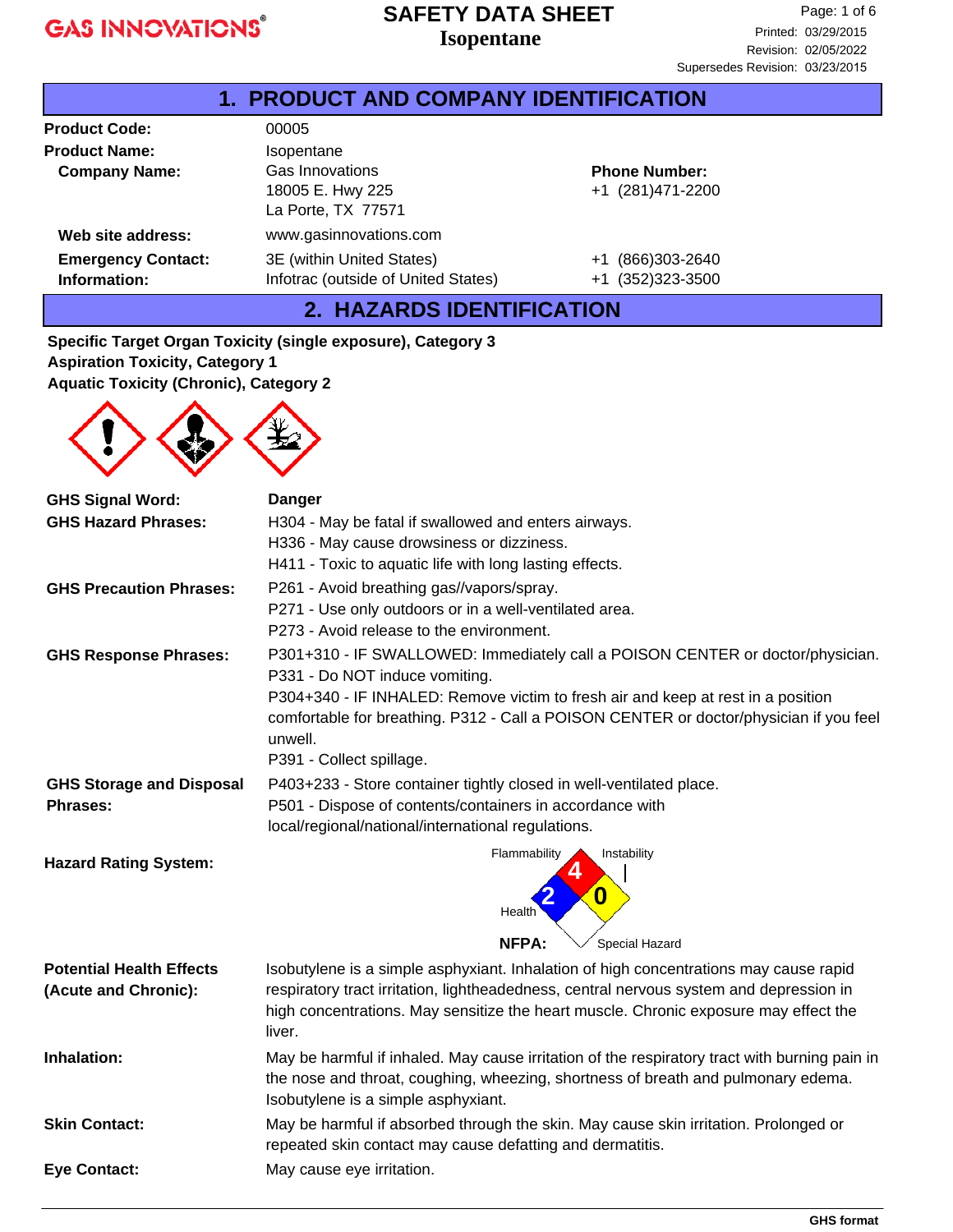# **GAS INNOVATIONS®**

## **Isopentane SAFETY DATA SHEET**

**Ingestion:**

May be fatal if swallowed and enters airways. May cause lung damage. May cause irritation of the digestive tract. May cause headache. May cause nausea and vomiting.

| <b>3. COMPOSITION/INFORMATION ON INGREDIENTS</b>                                                  |                                                                                                                                                                                                                                                                                                                                                                                                                                                                                                                |  |  |
|---------------------------------------------------------------------------------------------------|----------------------------------------------------------------------------------------------------------------------------------------------------------------------------------------------------------------------------------------------------------------------------------------------------------------------------------------------------------------------------------------------------------------------------------------------------------------------------------------------------------------|--|--|
| CAS#                                                                                              | <b>Hazardous Components (Chemical Name)</b><br><b>Concentration</b>                                                                                                                                                                                                                                                                                                                                                                                                                                            |  |  |
| 78-78-4<br>Isopentane                                                                             | 100 %                                                                                                                                                                                                                                                                                                                                                                                                                                                                                                          |  |  |
|                                                                                                   | <b>4. FIRST AID MEASURES</b>                                                                                                                                                                                                                                                                                                                                                                                                                                                                                   |  |  |
| <b>Emergency and First Aid</b><br><b>Procedures:</b>                                              | Consult a physician. Show this safety data sheet to the doctor in attendance. Move out of<br>dangerous area.                                                                                                                                                                                                                                                                                                                                                                                                   |  |  |
| In Case of Inhalation:                                                                            | If breathed in, move person into fresh air. If not breathing give artificial respiration,<br>preferably mouth-to-mouth. If breathing is difficult, give oxygen. Do not administer<br>Epinephrine or other heart stimulants. Call a physician.                                                                                                                                                                                                                                                                  |  |  |
| In Case of Skin Contact:                                                                          | Wash with soap and large quantities of water. Get medical advice/attention.                                                                                                                                                                                                                                                                                                                                                                                                                                    |  |  |
| In Case of Eye Contact:                                                                           | Flush eyes with plenty of water for at least 15 minutes, occasionally lifting the upper and<br>lower eyelids. After 5 minutes, if appropriate, remove contact lenses and continue<br>flushing eyes for an additional 15 minutes. Get medical attention immediately.                                                                                                                                                                                                                                            |  |  |
| In Case of Ingestion:                                                                             | Do NOT induce vomiting or give anything by mouth to an unconscious or convulsing<br>person. Get medical attention immediately.                                                                                                                                                                                                                                                                                                                                                                                 |  |  |
|                                                                                                   | <b>5. FIRE FIGHTING MEASURES</b>                                                                                                                                                                                                                                                                                                                                                                                                                                                                               |  |  |
| <b>Flash Pt:</b>                                                                                  | < 0 F (-17.8 C) Method Used: Unknown                                                                                                                                                                                                                                                                                                                                                                                                                                                                           |  |  |
| <b>Explosive Limits:</b>                                                                          | LEL: $1.4\%$ (V)<br>UEL: 8.3% (V)                                                                                                                                                                                                                                                                                                                                                                                                                                                                              |  |  |
| <b>Autoignition Pt:</b>                                                                           | 420 C (788 F)                                                                                                                                                                                                                                                                                                                                                                                                                                                                                                  |  |  |
|                                                                                                   | Suitable Extinguishing Media: The only safe way to extinguish an Isopentane fire is to stop the flow. Fires may be<br>brought under control using foam, carbon dioxide, or a dry chemical fire extinguisher.                                                                                                                                                                                                                                                                                                   |  |  |
| <b>Fire Fighting Instructions:</b>                                                                | Personnel may have to wear approach-type protective suits and positive pressure<br>self-contained breathing apparatus. Firefighters' turnout gear may be inadequate.<br>Cylinders exposed to fire may rupture with violent force. Extinguishing surrounding fire<br>and keep cylinders cool by applying water from a maximum possible distance with a<br>water spray. Avoid spreading burning liquid with water used for cooling. Keep work areas<br>free of hot metal surfaces and other sources of ignition. |  |  |
| <b>Flammable Properties and</b>                                                                   | High temperatures and fire conditions can result in the formation of carbon monoxide                                                                                                                                                                                                                                                                                                                                                                                                                           |  |  |
| Hazards:                                                                                          | and carbon dioxide.                                                                                                                                                                                                                                                                                                                                                                                                                                                                                            |  |  |
| <b>6. ACCIDENTAL RELEASE MEASURES</b>                                                             |                                                                                                                                                                                                                                                                                                                                                                                                                                                                                                                |  |  |
| <b>Protective Precautions,</b><br><b>Protective Equipment and</b><br><b>Emergency Procedures:</b> | Use proper personal protective equipment as indicated in Section 8.                                                                                                                                                                                                                                                                                                                                                                                                                                            |  |  |
| <b>Steps To Be Taken In Case</b><br><b>Material Is Released Or</b><br>Spilled:                    | Shut off all sources of ignition. Remove hot metal surfaces. Ventilate the area. For<br>controlling larger flows, personnel may have to wear approach-type protective suits and<br>self-contained breathing apparatus. Flush spilled material into suitable retaining areas or<br>containers with large quantities of water. Small amounts of spilled material may be<br>absorbed into an appropriate absorbent.                                                                                               |  |  |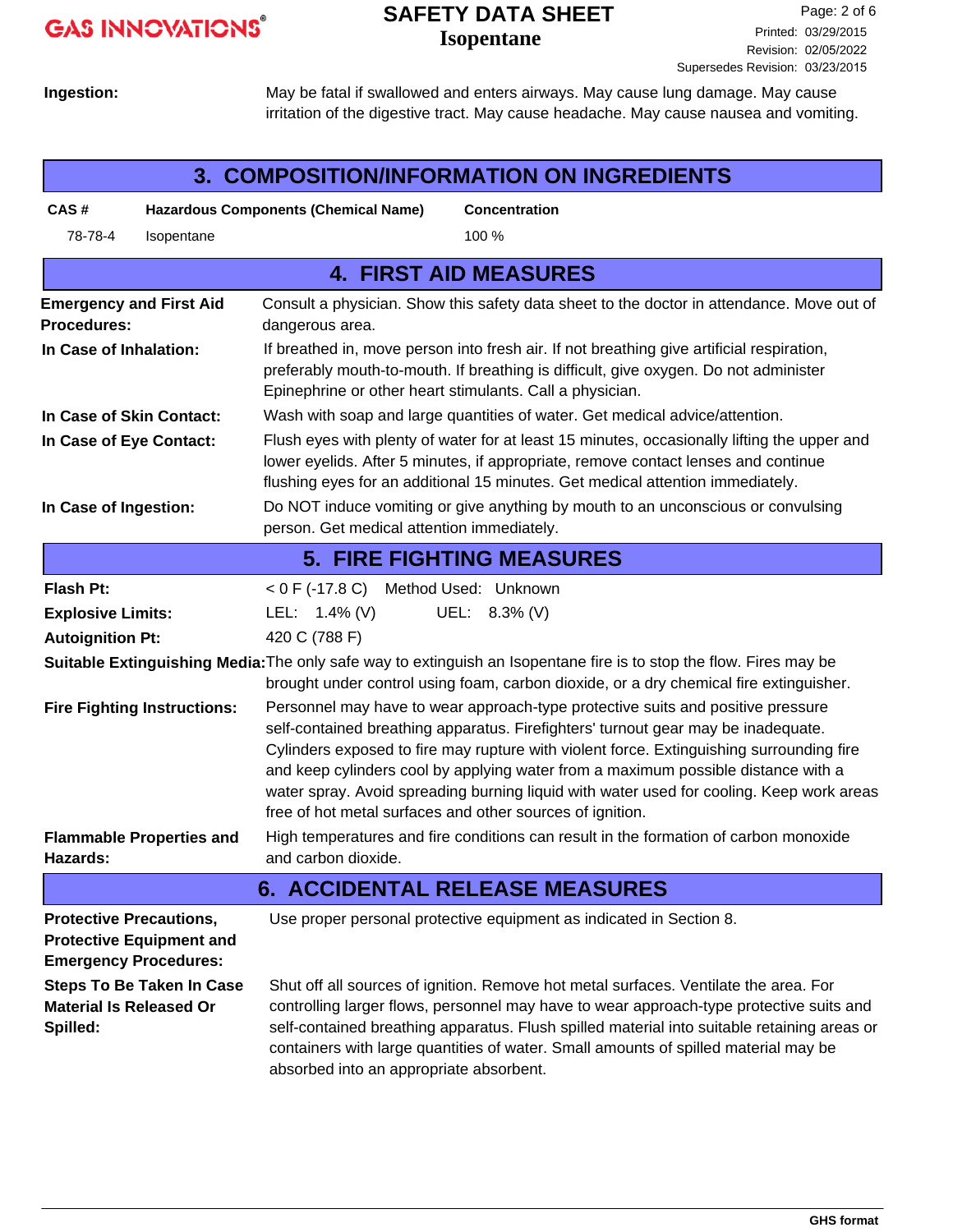## **Isopentane SAFETY DATA SHEET**

| <b>7. HANDLING AND STORAGE</b>                 |                                                                                                                                                                                                                                                                                                                                                                                                                                                                                                                                                                                                                                                                                                                                                                                                                                                                                                                                                                                                                                                                           |  |  |  |
|------------------------------------------------|---------------------------------------------------------------------------------------------------------------------------------------------------------------------------------------------------------------------------------------------------------------------------------------------------------------------------------------------------------------------------------------------------------------------------------------------------------------------------------------------------------------------------------------------------------------------------------------------------------------------------------------------------------------------------------------------------------------------------------------------------------------------------------------------------------------------------------------------------------------------------------------------------------------------------------------------------------------------------------------------------------------------------------------------------------------------------|--|--|--|
| <b>Precautions To Be Taken in</b><br>Handling: | Avoid inhalation of vapor or mist. Keep away from heat, sparks and flame. Keep away<br>from sources of ignition - No smoking. Use spark-proof tools and explosion proof<br>equipment. Use in a closed system. Secure the cylinder to prevent it from falling or being<br>knocked over. Install check valves or traps to prevent suckback to the cylinder. Ground<br>all lines and equipment. Leak check the lines and equipment. Have an emergency plan<br>covering steps to be taken in the event of an accidental release.                                                                                                                                                                                                                                                                                                                                                                                                                                                                                                                                              |  |  |  |
|                                                | Wear leather safety gloves and safety shoes when handling cylinders. Protect cylinders<br>from physical damage; do not drag, roll, slide or drop. While moving cylinder, always<br>keep in place removable valve cover. Never attempt to lift a cylinder by its cap; the cap<br>is intended solely to protect the valve. When moving cylinders, even for short distances,<br>use a cart (trolley, hand truck, etc.) designed to transport cylinders. Never insert an<br>object (e.g., wrench, screwdriver, pry bar) into cap openings; doing so may damage the<br>valve and cause a leak. Use an adjustable strap wrench to remove over-tight or rusted<br>caps. Slowly open the valve. If the valve is hard to open, discontinue use and contact<br>your supplier. Close the container valve after each use; keep closed even when empty.<br>Never apply flame or localized heat directly to any part of the container. High<br>temperatures may damage the container and could cause the pressure relief device to<br>fail prematurely, venting the container contents. |  |  |  |
| <b>Precautions To Be Taken in</b><br>Storing:  | Cylinders should be stored and used in dry, well-ventilated areas away from sources of<br>heat or ignition. Store away from oxidizers. Do not store in direct sunlight.                                                                                                                                                                                                                                                                                                                                                                                                                                                                                                                                                                                                                                                                                                                                                                                                                                                                                                   |  |  |  |
| <b>Other Precautions:</b>                      | When handling product under pressure, use piping and equipment adequately designed<br>to withstand the pressures to be encountered. Never work on a pressurized system. Use<br>a back flow preventive device in the piping. Gases can cause rapid suffocation because<br>of oxygen deficiency; store and use with adequate ventilation. If a leak occurs, close the<br>container valve and blow down the system in a safe and environmentally correct manner<br>in compliance with all international, federal/national, state/provincial, and local laws; then<br>repair the leak. Never place a container where it may become part of an electrical circuit.                                                                                                                                                                                                                                                                                                                                                                                                             |  |  |  |

## **8. EXPOSURE CONTROLS/PERSONAL PROTECTION**

| CAS#                                                                                                                                                                                                                                                       | <b>Partial Chemical Name</b> |                                                                                                                                         | <b>OSHA TWA</b>                                                                                                                                                                                                                                      | <b>ACGIH TWA</b> | <b>Other Limits</b> |
|------------------------------------------------------------------------------------------------------------------------------------------------------------------------------------------------------------------------------------------------------------|------------------------------|-----------------------------------------------------------------------------------------------------------------------------------------|------------------------------------------------------------------------------------------------------------------------------------------------------------------------------------------------------------------------------------------------------|------------------|---------------------|
| 78-78-4                                                                                                                                                                                                                                                    | <b>Isopentane</b>            |                                                                                                                                         | No data.                                                                                                                                                                                                                                             | TLV: 600 ppm     | No data.            |
| <b>Respiratory Equipment</b><br>(Specify Type):                                                                                                                                                                                                            |                              | If exposure limits are exceeded or respiratory irritation is experienced, NIOSH/MSHA<br>approved respiratory protection should be worn. |                                                                                                                                                                                                                                                      |                  |                     |
| Wear safety glasses when handling cylinders; vapor-proof goggles and a face shield<br><b>Eye Protection:</b><br>during cylinder change out or whenever contact with product is possible. Select eye<br>protection in accordance with OSHA 29 CFR 1910.133. |                              |                                                                                                                                         |                                                                                                                                                                                                                                                      |                  |                     |
| <b>Protective Gloves:</b>                                                                                                                                                                                                                                  |                              | Wear appropriate protective gloves to prevent skin exposure. Impermeable gloves.                                                        |                                                                                                                                                                                                                                                      |                  |                     |
| <b>Other Protective Clothing:</b>                                                                                                                                                                                                                          |                              | Impermeable aprons. Wear appropriate protective clothing to prevent skin exposure.                                                      |                                                                                                                                                                                                                                                      |                  |                     |
| <b>Engineering Controls</b><br>(Ventilation etc.):<br>Work/Hygienic/Maintenance<br><b>Practices:</b>                                                                                                                                                       |                              | after handling the product.                                                                                                             | Use explosion-proof ventilation equipment. Facilities storing or utilizing this material<br>should be equipped with an eyewash facility and a safety shower.<br>Avoid contact with skin, eyes and clothing. Wash hands before breaks and immediately |                  |                     |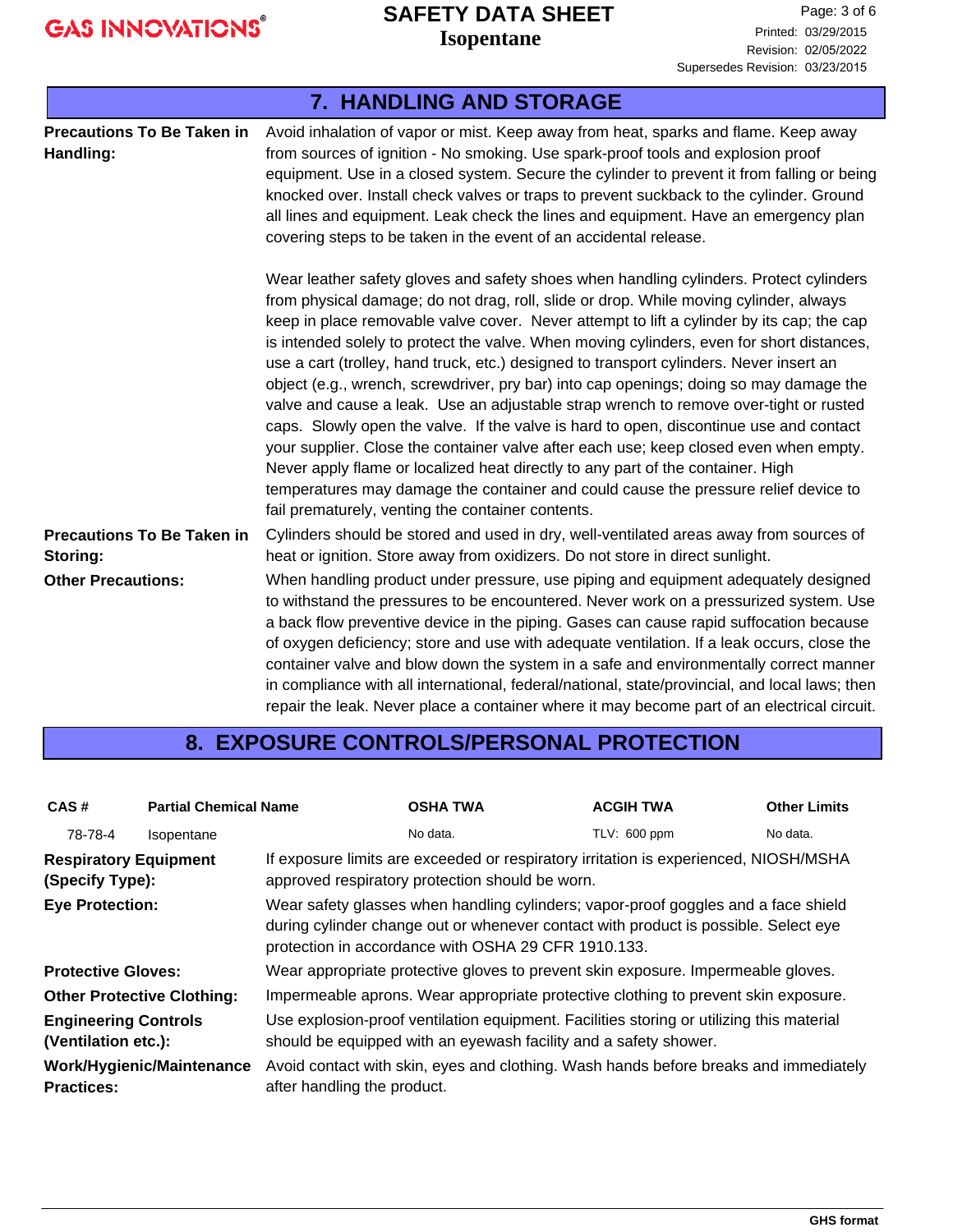**GAS INNOVATIONS®** 

## **Isopentane SAFETY DATA SHEET**

|                                      | <b>9. PHYSICAL AND CHEMICAL PROPERTIES</b> |  |  |
|--------------------------------------|--------------------------------------------|--|--|
| <b>Physical States:</b>              | [ ] Liquid<br>[X] Gas<br>[ ] Solid         |  |  |
| <b>Appearance and Odor:</b>          | Appearance: Clear. Little to no color.     |  |  |
|                                      | Odor: characteristic odor.                 |  |  |
|                                      |                                            |  |  |
|                                      | Specific Volume: 0.19 gal/lb @ 1 atm, 68F. |  |  |
| <b>Freezing Point:</b>               | $-160$ C ( $-256$ F)                       |  |  |
| <b>Boiling Point:</b>                | 30.6 C (87.1 F)                            |  |  |
| <b>Decomposition Temperature: NA</b> |                                            |  |  |
| <b>Autoignition Pt:</b>              | 420 C (788 F)                              |  |  |
| <b>Flash Pt:</b>                     | $<$ 0 F (-17.8 C)<br>Method Used: Unknown  |  |  |
| <b>Explosive Limits:</b>             | LEL: 1.4% (V)<br>UEL:<br>$8.3\%$ (V)       |  |  |
| Specific Gravity (Water = 1):        | <b>NA</b>                                  |  |  |
| Density:                             | Heavier<br>than air                        |  |  |
| <b>Bulk density:</b>                 | <b>NA</b>                                  |  |  |
| Vapor Pressure (vs. Air or           | 10 PSIA at 60.0 F (15.6 C)                 |  |  |
| $mm Hg$ ):                           |                                            |  |  |
| Vapor Density (vs. $Air = 1$ ):      | <b>NA</b>                                  |  |  |
| <b>Evaporation Rate:</b>             | <b>NA</b>                                  |  |  |
| <b>Solubility in Water:</b>          | Negligible                                 |  |  |
| <b>Saturated Vapor</b>               | <b>NA</b>                                  |  |  |
| <b>Concentration:</b>                |                                            |  |  |
| <b>Viscosity:</b>                    | <b>NA</b>                                  |  |  |
| pH:                                  | <b>NA</b>                                  |  |  |
| <b>Percent Volatile:</b>             | <b>NA</b>                                  |  |  |
| VOC / Volume:                        | <b>NA</b>                                  |  |  |
| <b>Particle Size:</b>                | <b>NA</b>                                  |  |  |
| <b>Heat Value:</b>                   | <b>NA</b>                                  |  |  |
| <b>Corrosion Rate:</b>               | <b>NA</b>                                  |  |  |
| Molecular Formula & Weight: C5H12    | 72.0                                       |  |  |
| <b>10. STABILITY AND REACTIVITY</b>  |                                            |  |  |

| <b>Reactivity:</b>                                                                                                                                           | High temperatures and fire conditions can result in the formation of carbon monoxide<br>and carbon dioxide. |  |  |  |
|--------------------------------------------------------------------------------------------------------------------------------------------------------------|-------------------------------------------------------------------------------------------------------------|--|--|--|
| Stability:                                                                                                                                                   | Unstable $\begin{bmatrix} 1 \end{bmatrix}$<br>Stable [X]                                                    |  |  |  |
| <b>Conditions To Avoid -</b><br>Instability:                                                                                                                 | Heat, flames and sparks. No smoking.                                                                        |  |  |  |
| Avoid:                                                                                                                                                       | <b>Incompatibility - Materials To Oxidizing agents, Acids, Bases, selected amines.</b>                      |  |  |  |
| Hazardous Decomposition Or High temperatures and fire conditions can result in the formation of carbon monoxide<br>and carbon dioxide.<br><b>Byproducts:</b> |                                                                                                             |  |  |  |
| <b>Possibility of Hazardous</b><br><b>Reactions:</b>                                                                                                         | Will occur [ ]<br>Will not occur [ X ]                                                                      |  |  |  |
| <b>Conditions To Avoid -</b><br><b>Hazardous Reactions:</b>                                                                                                  | No data available.                                                                                          |  |  |  |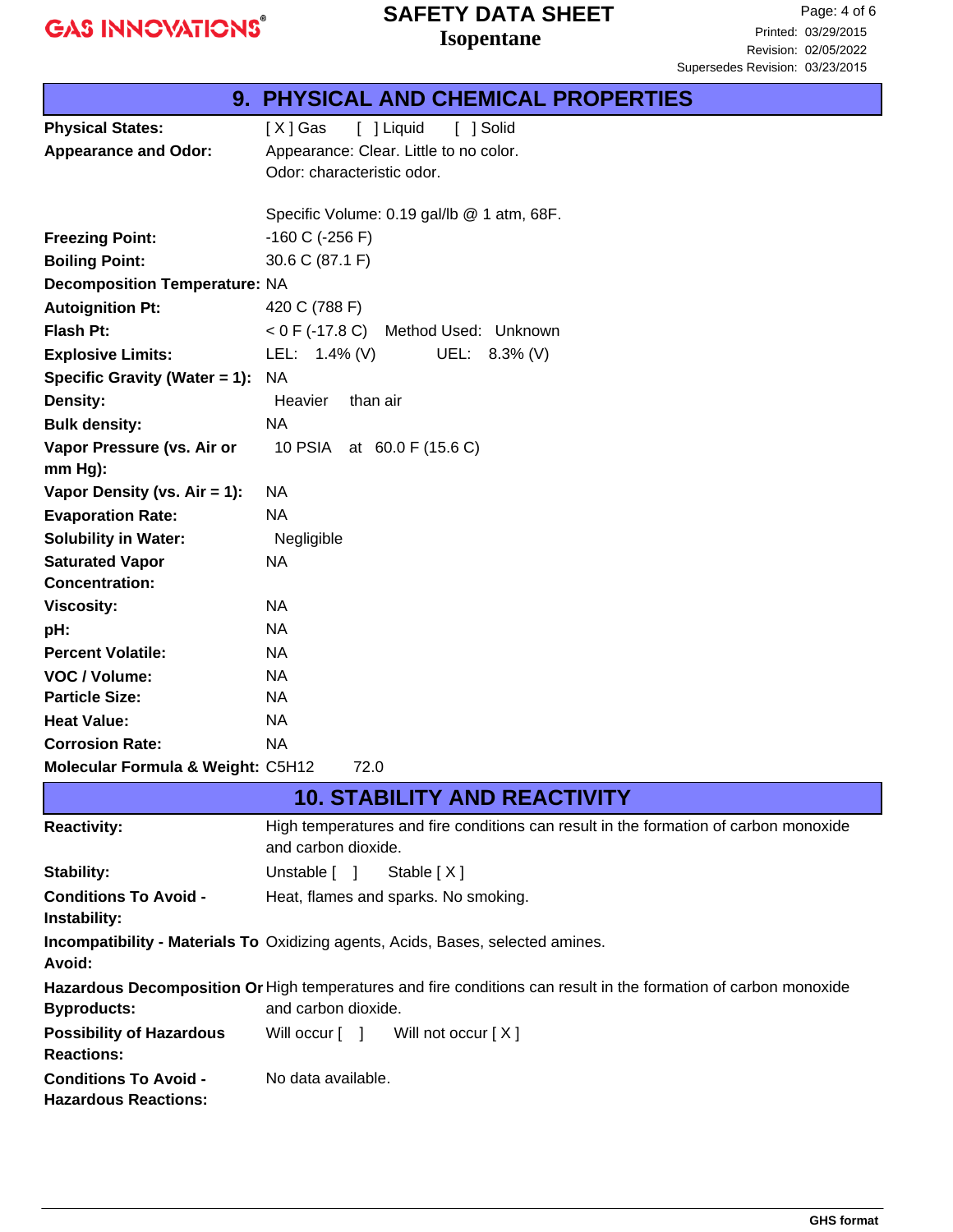**GAS INNOVATIONS®** 

## **Isopentane SAFETY DATA SHEET**

Page: 5 of 6 Printed: 03/29/2015 Revision: 02/05/2022 Supersedes Revision: 03/23/2015

|                                                                                                                                                               |                                                                                                                                                                                                                                       | <b>11. TOXICOLOGICAL INFORMATION</b>                                                                                                                                                                                           |                                                                                                                                                                                                                                              |                 |                     |
|---------------------------------------------------------------------------------------------------------------------------------------------------------------|---------------------------------------------------------------------------------------------------------------------------------------------------------------------------------------------------------------------------------------|--------------------------------------------------------------------------------------------------------------------------------------------------------------------------------------------------------------------------------|----------------------------------------------------------------------------------------------------------------------------------------------------------------------------------------------------------------------------------------------|-----------------|---------------------|
| <b>Toxicological Information:</b>                                                                                                                             |                                                                                                                                                                                                                                       | Epidemiology: No information available.<br>Teratogenicity: No information available.<br>Reproductive Effects: No information available.<br>Mutagenicity: No information available.<br>Neurotoxicity: No information available. |                                                                                                                                                                                                                                              |                 |                     |
|                                                                                                                                                               |                                                                                                                                                                                                                                       | Other Studies: CAS# 78-78-4:<br>Acute toxicity, LCLo, Inhalation, Species: Mouse, 419 g/m3, 2H.                                                                                                                                |                                                                                                                                                                                                                                              |                 |                     |
| Carcinogenicity:                                                                                                                                              |                                                                                                                                                                                                                                       | NTP? No<br>IARC Monographs? No<br><b>OSHA Regulated? No</b>                                                                                                                                                                    |                                                                                                                                                                                                                                              |                 |                     |
|                                                                                                                                                               |                                                                                                                                                                                                                                       | <b>12. ECOLOGICAL INFORMATION</b>                                                                                                                                                                                              |                                                                                                                                                                                                                                              |                 |                     |
| <b>General Ecological</b><br>Information:                                                                                                                     |                                                                                                                                                                                                                                       | Environmental: No information available.<br>Physical: No information available.<br>Other: Do not empty into drains.                                                                                                            |                                                                                                                                                                                                                                              |                 |                     |
| <b>Results of PBT and vPvB</b><br>assessment:                                                                                                                 |                                                                                                                                                                                                                                       | No data available.                                                                                                                                                                                                             |                                                                                                                                                                                                                                              |                 |                     |
| <b>Persistence and</b><br>Degradability:                                                                                                                      |                                                                                                                                                                                                                                       | No data available.                                                                                                                                                                                                             |                                                                                                                                                                                                                                              |                 |                     |
|                                                                                                                                                               | <b>Bioaccumulative Potential:</b>                                                                                                                                                                                                     | No data available.                                                                                                                                                                                                             |                                                                                                                                                                                                                                              |                 |                     |
| <b>Mobility in Soil:</b>                                                                                                                                      |                                                                                                                                                                                                                                       | No data available.                                                                                                                                                                                                             |                                                                                                                                                                                                                                              |                 |                     |
|                                                                                                                                                               |                                                                                                                                                                                                                                       | <b>13. DISPOSAL CONSIDERATIONS</b>                                                                                                                                                                                             |                                                                                                                                                                                                                                              |                 |                     |
|                                                                                                                                                               | Do not attempt to dispose of residual or unused quantities. Return container to supplier.<br><b>Waste Disposal Method:</b><br>Dispose of contents/containers in accordance with local/regional/national/international<br>regulations. |                                                                                                                                                                                                                                |                                                                                                                                                                                                                                              |                 |                     |
|                                                                                                                                                               |                                                                                                                                                                                                                                       | <b>14. TRANSPORT INFORMATION</b>                                                                                                                                                                                               |                                                                                                                                                                                                                                              |                 |                     |
|                                                                                                                                                               | <b>LAND TRANSPORT (US DOT):</b>                                                                                                                                                                                                       |                                                                                                                                                                                                                                |                                                                                                                                                                                                                                              |                 |                     |
| DOT Proper Shipping Name: Isopentane.<br><b>FLAMMABLE LIQUID</b><br><b>DOT Hazard Class:</b><br>3.<br><b>UN1265</b><br><b>UN/NA Number:</b><br>LAMMABLE LIQUI |                                                                                                                                                                                                                                       |                                                                                                                                                                                                                                |                                                                                                                                                                                                                                              |                 |                     |
|                                                                                                                                                               |                                                                                                                                                                                                                                       | <b>15. REGULATORY INFORMATION</b>                                                                                                                                                                                              |                                                                                                                                                                                                                                              |                 |                     |
|                                                                                                                                                               |                                                                                                                                                                                                                                       | EPA SARA (Superfund Amendments and Reauthorization Act of 1986) Lists                                                                                                                                                          |                                                                                                                                                                                                                                              |                 |                     |
| CAS#<br>78-78-4                                                                                                                                               |                                                                                                                                                                                                                                       | <b>Hazardous Components (Chemical Name)</b>                                                                                                                                                                                    | S. 302 (EHS)<br>No                                                                                                                                                                                                                           | S. 304 RQ<br>No | S. 313 (TRI)<br>No. |
|                                                                                                                                                               | Isopentane                                                                                                                                                                                                                            |                                                                                                                                                                                                                                |                                                                                                                                                                                                                                              |                 |                     |
| CAS#<br>78-78-4                                                                                                                                               | Isopentane                                                                                                                                                                                                                            | <b>Hazardous Components (Chemical Name)</b>                                                                                                                                                                                    | <b>Other US EPA or State Lists</b><br>TSCA: Yes - Inventory; CA PROP.65: No; CA TAC, Title 8:<br>No; MA Oil/HazMat: Yes; MI CMR, Part 5: No; NC TAP: No;<br>NJ EHS: Yes - 1064; NY Part 597: No; PA HSL: Yes - 1; SC<br>TAP: No; WI Air: Yes |                 |                     |
| CAS#                                                                                                                                                          |                                                                                                                                                                                                                                       | <b>Hazardous Components (Chemical Name)</b>                                                                                                                                                                                    | <b>International Regulatory Lists</b>                                                                                                                                                                                                        |                 |                     |
| 78-78-4                                                                                                                                                       | Isopentane                                                                                                                                                                                                                            |                                                                                                                                                                                                                                | Canadian DSL: Yes; Canadian NDSL: No; Mexico INSQ: Yes -<br>1265; Australia ICS: Yes; New Zealand IOC: Yes; China                                                                                                                            |                 |                     |